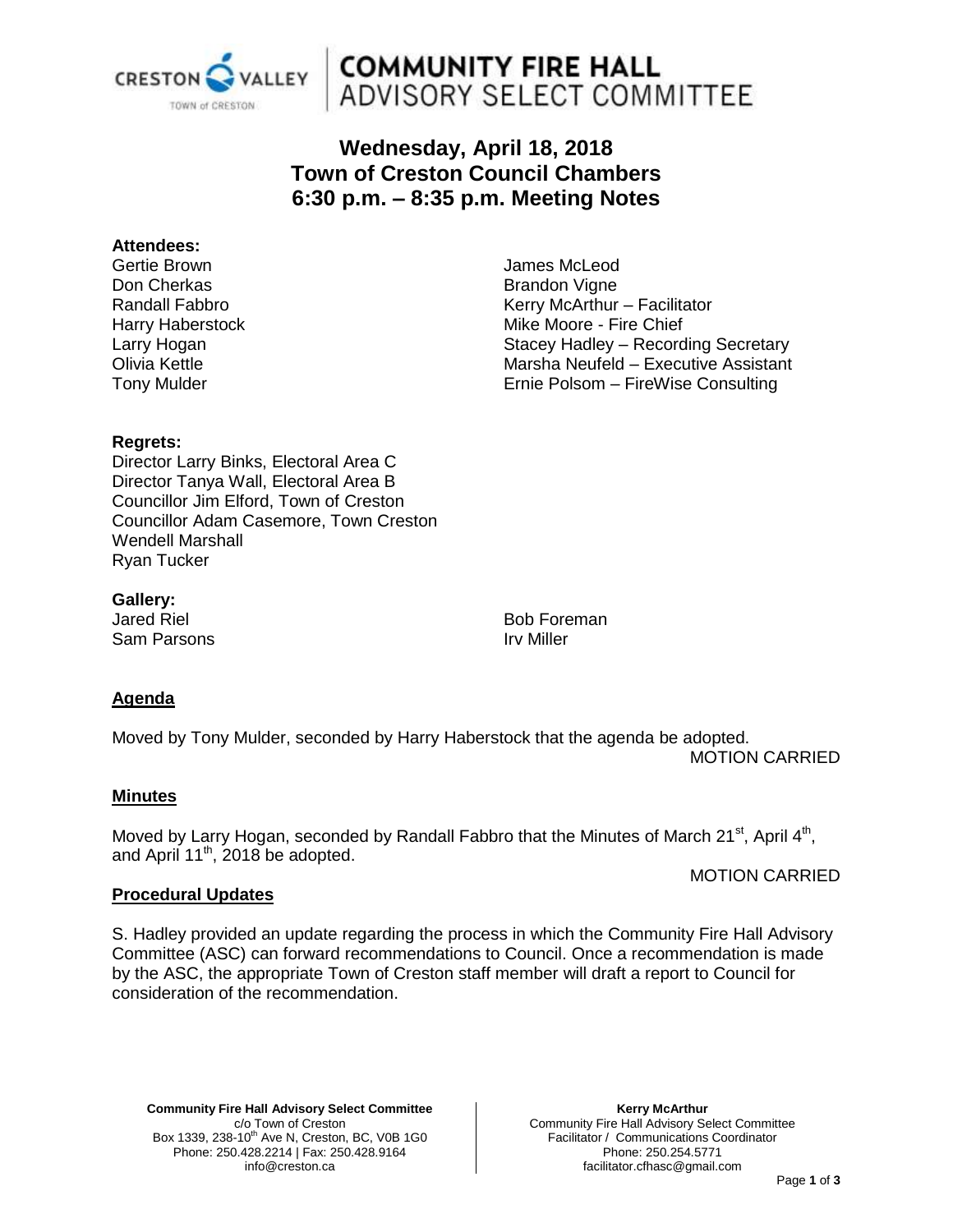

**COMMUNITY FIRE HALL**<br>ADVISORY SELECT COMMITTEE

### **Council Representation on ASC**

S. Hadley advised that Mayor Ron Toyota has stepped down as a member of the ASC to pursue fundraising for a future Fire Hall, and that Councillor Adam Casemore, having attended all meetings as a designate and/or member of the gallery, has been appointed by Council in Mayor Toyota's place to ensure a seamless transition.

#### **CAO Transition**

S. Hadley provided an update with respect to the impending departure of the Town Manager and advised that the transition of a new CAO will not impact the work of the ASC.

#### **Design Development Report Update**

S. Hadley advised that the Design Development Report from Johnston & Davidson Architecture Ltd. constitutes intellectual property under the *Freedom of Information and Protection of Privacy Act*, that the contract between the Town of Creston and Johnston & Davidson Architecture Ltd. does not allow for the distribution of the document, that for the purposes of the ASC's work the document will be reviewed as it becomes applicable and that ASC members and members of the public are welcome to schedule an appointment to view the document in Town Hall.

#### **Biographies**

Discussion was held regarding posting ASC member biographies on the website and it was noted that at least one member is opposed to posting their personal information online.

*This item was placed in the Parking Lot for future discussion.*

#### **Public Input Process**

K. McArthur noted that requests to present as a delegation and/or to provide public input to the ASC can be made through her, that such requests will then be brought forward to the ASC for review and discussion and that should the ASC wish to receive the delegation or information, the item will be addressed when it is applicable to the Committee's work.

*Consensus was received with respect to the pubic input process.*

#### **Proposed Workplan**

Moved by Harry Haberstock, seconded by James McLeod that the Proposed Workplan be accepted as presented.

MOTION CARRIED

**Community Fire Hall Advisory Select Committee** c/o Town of Creston Box 1339, 238-10<sup>th</sup> Ave N, Creston, BC, V0B 1G0 Phone: 250.428.2214 | Fax: 250.428.9164 info@creston.ca

**Kerry McArthur** Community Fire Hall Advisory Select Committee Facilitator / Communications Coordinator Phone: 250.254.5771 facilitator.cfhasc@gmail.com